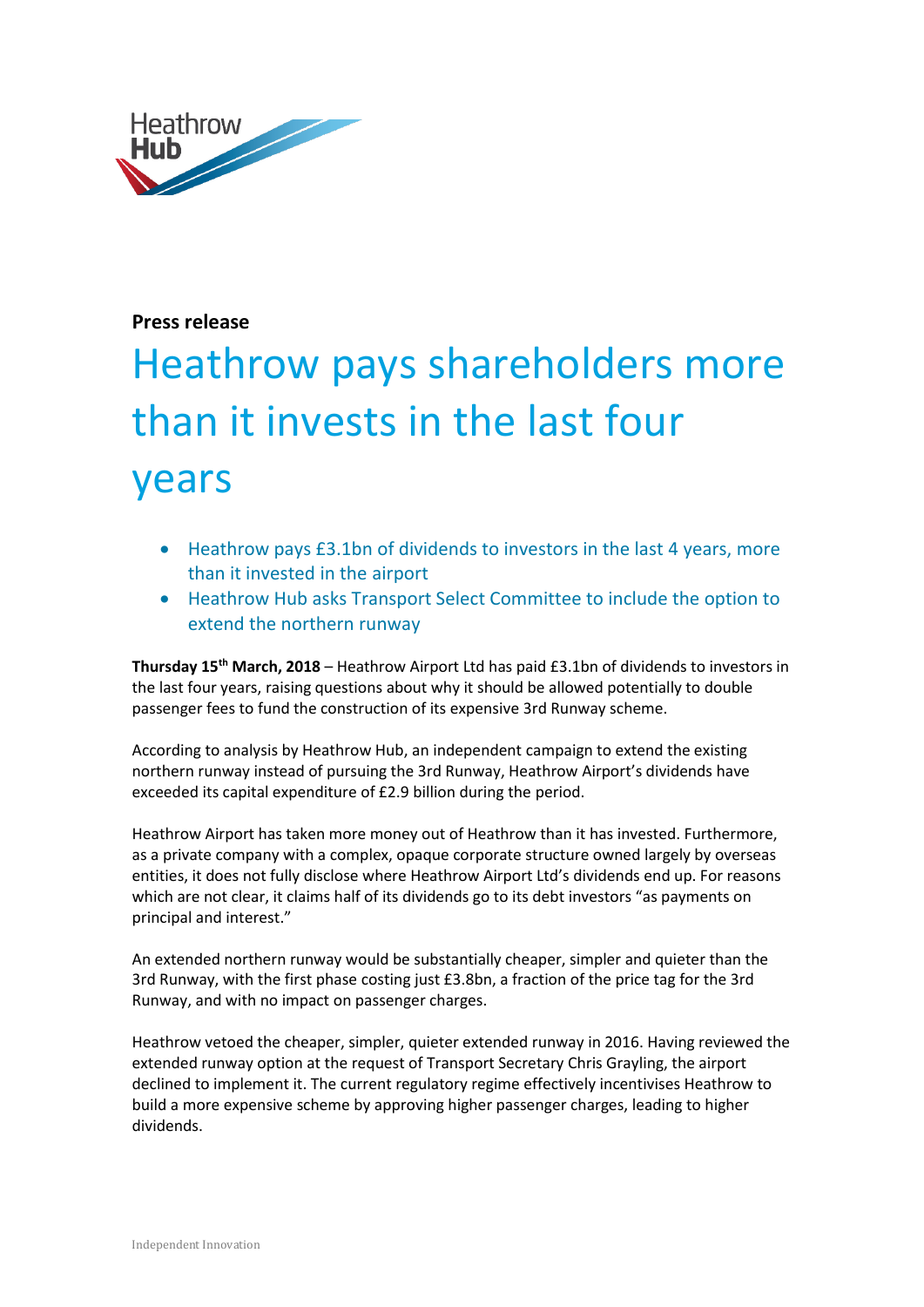

A spokesman for Heathrow Hub said: "Heathrow should be required to explore all avenues for reducing cost before being allowed to raise passenger fees again.

"It is wrong that the airport has been allowed to veto our cheaper, simpler, quieter extended runway by refusing to implement it. Passengers and airlines will have to pay more as a consequence.

"Instead of concentrating on paying its investors ever higher dividends, Heathrow Airport should reassure passengers that it is acting in their best interests by controlling costs.

"We have asked the Transport Select Committee of the House of Commons to include our cheaper, simpler, quieter extended runway as an option for expansion. It is critical to hold the airport's feet to the fire to protect UK consumers from Heathrow's shareholders' interests."

Heathrow's passenger charges, at £23, are already among the highest in the world according to the CAA, and the Airports Commission expected costs to rise by another 50% should the airport win approval for its expensive 3rd Runway scheme. The scheme design for Heathrow's 3rd Runway keeps changing – because their 3rd runway is inherently unworkable - and it has refused to provide a detailed cost breakdown. The Airports Commission calculated Heathrow's full expansion cost at £31bn.

Heathrow's shareholders are mostly overseas entities and are listed in notes to editors below.

| <b>Heathrow Airport Ltd</b><br>dividends     |               |      |      |       |              |
|----------------------------------------------|---------------|------|------|-------|--------------|
| Source: annual accounts                      |               |      |      |       |              |
| £m                                           | 2014          | 2015 | 2016 | 2017  | <b>Total</b> |
| Dividends paid to<br><b>Heathrow Finance</b> | 1,098         | 331  | 596  | 1,104 | 3,129        |
| Capex                                        | 856           | 727  | 674  | 687   | 2,944        |
| <b>ENDS</b>                                  |               |      |      |       |              |
| <b>Contacts</b>                              |               |      |      |       |              |
| <b>Boscobel &amp; Partners</b>               | 0203 642 1310 |      |      |       |              |

**Notes to editors**